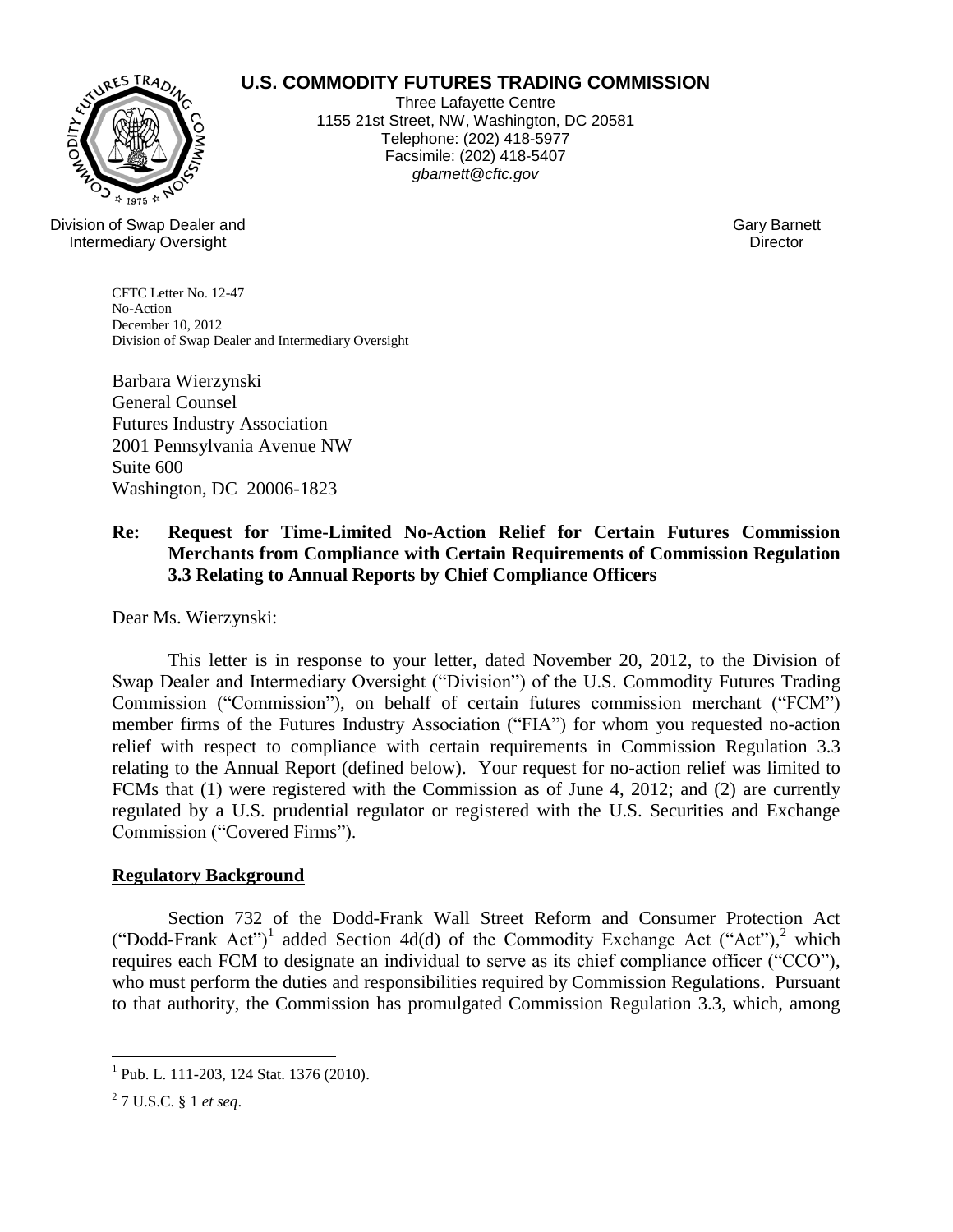other things, requires the designation of a CCO meeting certain qualifications and sets forth the duties and responsibilities of a CCO.<sup>3</sup>

One of the duties of a CCO of an FCM is to prepare and sign an annual report ("Annual Report") required under paragraphs (e) and (f) of Commission Regulation  $3.3<sup>4</sup>$ . The Annual Report must cover the most recently completed fiscal year of the FCM, and must, at a minimum:

- Contain a description of the written policies and procedures, including the code of ethics and conflicts of interest policies, of the FCM;
- Review each applicable requirement under the Act and Commission Regulations, and with respect to each:
	- o Identify the policies and procedures that are reasonably designed to ensure compliance with the requirement under the Act and Commission Regulations;
	- o Provide an assessment as to the effectiveness of these policies and procedures; and
	- o Discuss areas for improvement, and recommend potential or prospective changes or improvements to its compliance program and resources devoted to compliance;
- List any material changes to compliance policies and procedures during the coverage period for the report;
- Describe the financial, managerial, operational, and staffing resources set aside for compliance with respect to the Act and Commission Regulations, including any material deficiencies in such resources; and
- Describe any material non-compliance issues identified, and the corresponding action taken.<sup>5</sup>

The Annual Report must also include a certification by the CCO or chief executive officer ("CEO") of the FCM that states that, to the best of his or her knowledge and reasonable belief, and under penalty of law, the information contained in the Annual Report is accurate and complete.<sup>6</sup>

Prior to furnishing the Annual Report to the Commission, the CCO must provide the Annual Report to the board of directors or the senior officer of the FCM for its review, and record such action in the board minutes or otherwise, as evidence of compliance with the requirement.<sup>7</sup>

 $\overline{a}$ 

 $7$  17 CFR 3.3(f)(1).

 $3$  Commission Regulation 3.3 is applicable to FCMs, as well as to swap dealers and major swap participants.

 $4$  17 CFR 3.3(d)(6).

 $5$  17 CFR 3.3(e).

 $6$  17 CFR 3.3(f)(3).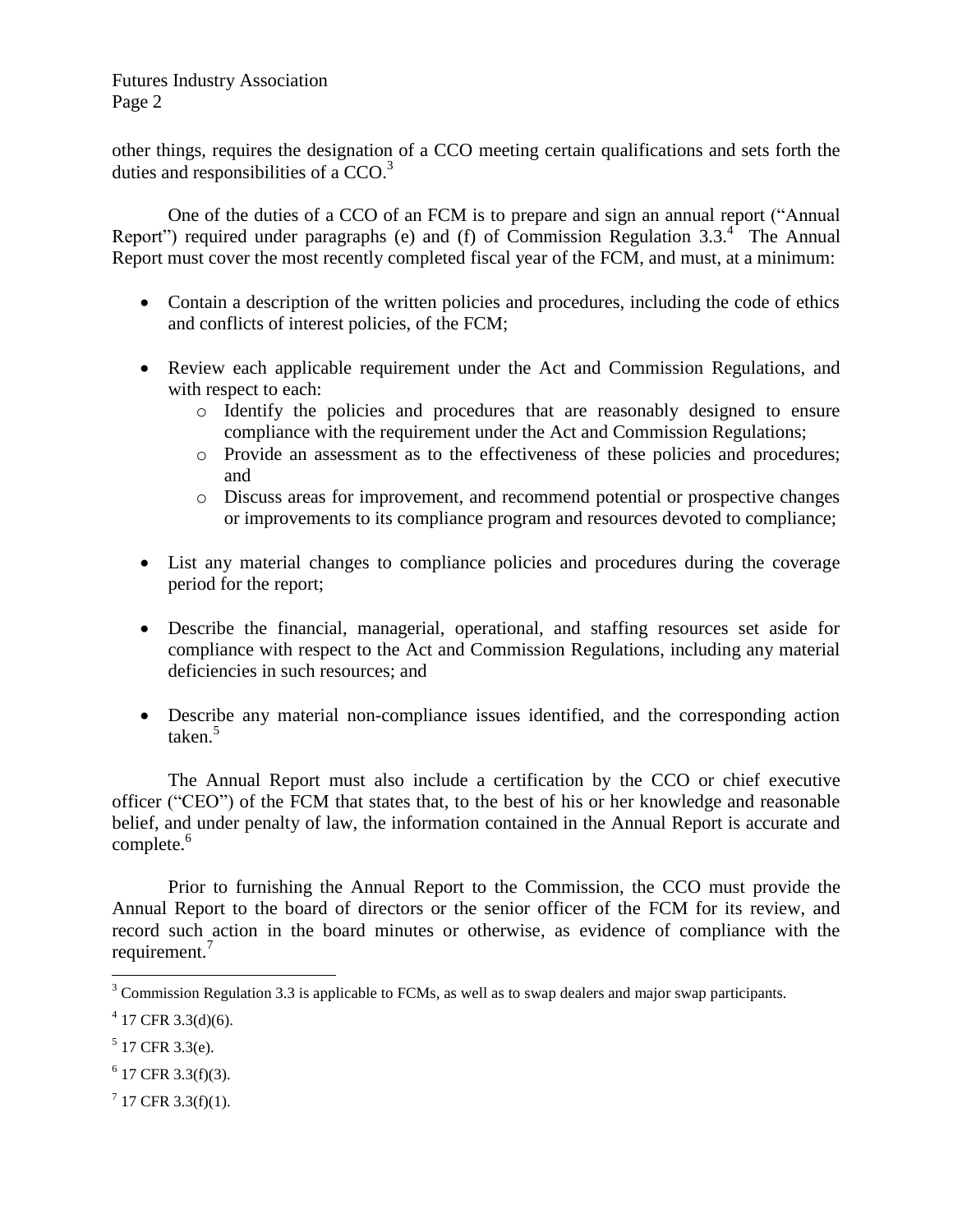The Annual Report generally must be furnished electronically to the Commission not more than 90 days after the end of the fiscal year of the FCM, simultaneously with the submission of Form 1-FR-FCM, the Financial and Operational Combined Uniform Single Report ("FOCUS Report"), or the financial condition report, as required under section 4s(f) of the Act ("Financial Condition Report"), as applicable. $8^{\circ}$  However, the actual date on which the first Annual Report must be filed by an FCM may vary, depending on whether the FCM is registered with the Commission as of June 4, 2012, currently regulated by a U.S. prudential regulator, or currently registered with the SEC.

With respect to FCMs that (1) are registered with the Commission as of June 4, 2012; and (2) were currently regulated by a U.S. prudential regulator or registered with the SEC, the Commission stated in the Adopting Release for Commission Regulation 3.3 that such FCMs must comply with Commission Regulation 3.3 by September 30,  $2012$ .<sup>9</sup> Thus, as of September 30, 2012, pursuant to Commission Regulation 3.3(f)(2), such FCMs must electronically furnish the Annual Report to the Commission within 90 days after the end of the fiscal year of such FCMs, simultaneously with the submission of Form 1-FR-FCM, the FOCUS Report, or the Financial Condition Report, as applicable.<sup>10</sup>

### **Requested No-Action Relief**

On behalf of the Covered Firms, you have requested no-action relief for each Covered Firm that fails to be fully compliant with Commission Regulation 3.3, if the Annual Report prepared by such Covered Firm's CCO for the fiscal year ending on or before March 31, 2013, does not satisfy the requirements of Commission Regulation 3.3(e) in its entirety, provided that it satisfies the following requirements:

- The Annual Report contains the following information:
	- o An introduction and an executive summary that contains:
		- A description of the Covered Firm's business.
		- Identification of the CEO and CCO of the Covered Firm.
		- The time period of the Annual Report (*i.e.*, the full fiscal year of the Covered Firm).

 $\overline{a}$ 

 $8\,$  17 CFR 3.3(f)(2).

<sup>&</sup>lt;sup>9</sup> Swap Dealer and Major Swap Participant Recordkeeping, Reporting, and Duties Rules; Futures Commission Merchant and Introducing Broker Conflicts of Interest Rules; and Chief Compliance Officer Rules for Swap Dealers, Major Swap Participants, and Futures Commission Merchants, 77 Fed. Reg. 41214, 42166 (July 12, 2012).

<sup>&</sup>lt;sup>10</sup> Pursuant to 17 CFR 240.17a-5(d), if such FCMs are currently registered with the SEC as securities brokers or dealers, then such FCMs must electronically furnish the Annual Report for the fiscal year to the Commission simultaneously with the submission of Form 1-FR-FCM or the FOCUS Report, as applicable, no later than 60 days after the date of such FCM's audited financial statements are required to be submitted to the SEC, or, if applicable and if submitted prior to the submission of Form 1-FR-FCM or the FOCUS Report, the submission of the Financial Condition Report. *See* 17 CFR 3.3(f)(2); 17 CFR 1.10(b); 17 CFR 1.10(h); and 17 CFR 240.17a-5(d).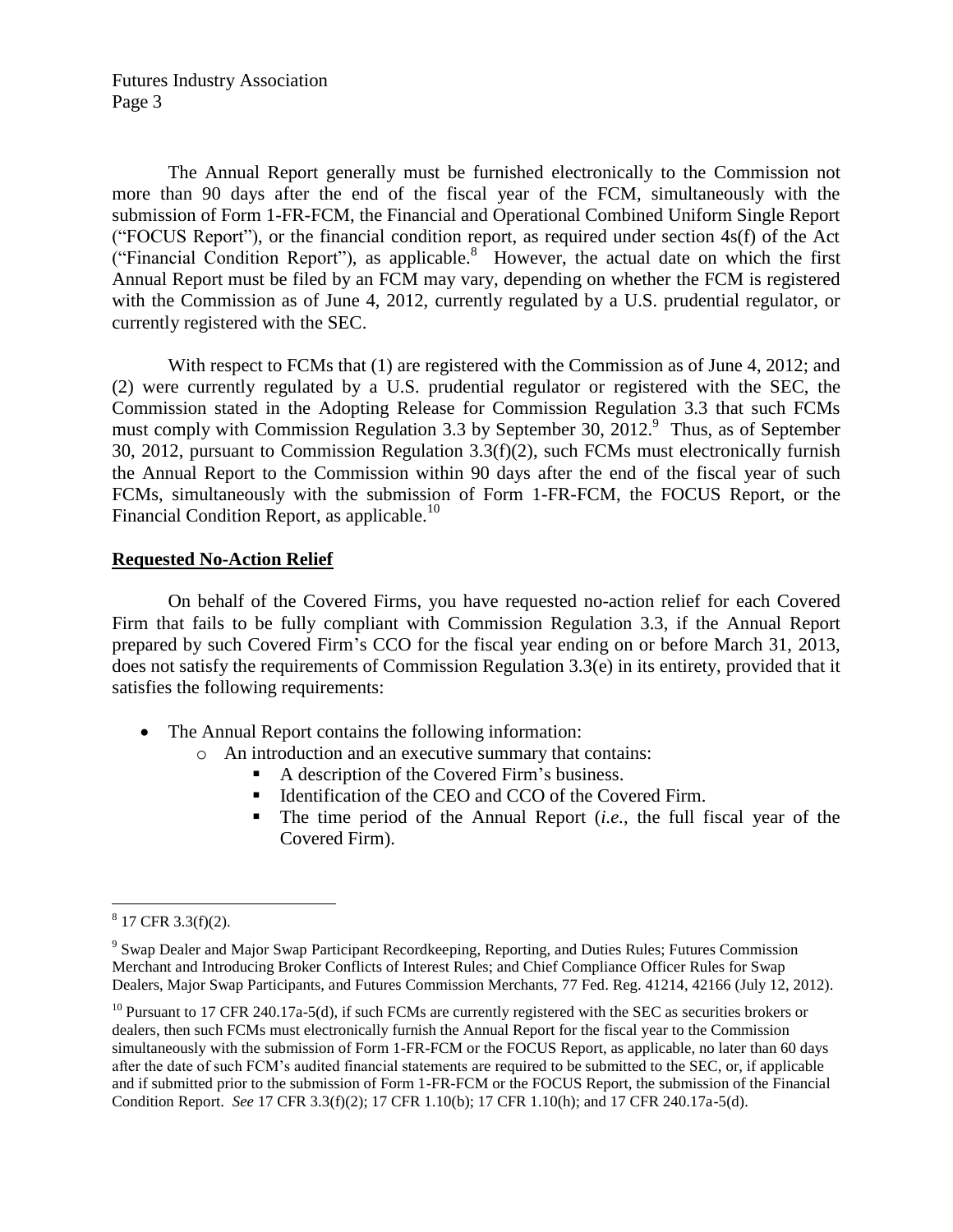- o Policies and procedures reasonably designed to ensure compliance with customer protection rules.<sup>11</sup>
	- Identification and description of customer protection policies and procedures.
	- An assessment of effectiveness of such policies and procedures as of the Covered Firm's fiscal year end.
	- Discussion of areas for improvement of aforementioned policies and procedures.
- o Material noncompliance issues and corresponding actions taken in relation to customer protection rules.<sup>12</sup>
	- Description of material noncompliance issues.
	- Corrective actions.
- o CEO and/or CCO Certification(s) that states the following: "To the best of my knowledge and reasonable belief and under penalty of law, the information contained in the attached annual report pertaining to the period from October 1, 2012 through [*fiscal year end*] is accurate and complete."
- The Annual Report covers the full fiscal year of the Covered Firm, but the CEO/CCO certification is limited to the period from the October 1, 2012, through the Covered Firm's fiscal year end.
- $\bullet$  The Annual Report addresses the Commission's customer protection rules.<sup>13</sup>
- The Annual Report is provided to the Covered Firm's board of directors or senior officer and furnished to the Commission no later than 90 days after the Covered Firm's fiscal year end. With respect to Covered Firms that are also securities brokers or dealers ("BDs") registered with the SEC, there is no requirement that the Annual Report be furnished to the Commission simultaneously with the submission of Form 1-FR-FCM, the FOCUS Report, or the Financial Condition Report.

In your request for no-action relief, you expressly limited such request to Covered Firms.

 $\overline{a}$  $11$  For purposes of this no-action letter, the following sections of the Commission's Regulations will be considered customer protection rules for all Covered Firms: 1.10, 1.11, 1.12, 1.13, 1.14, 1.15, 1.16, 1.17, 1.18, 1.20, 1.21, 1.22, 1.23, 1.24, 1.25, 1.26, 1.27, 1.28, 1.29, 1.30, 1.31, 1.32, 1.33, 1.34, 1.35, 1.36, 1.37, 1.38, 1.39, 1.49, 1.55, 1.58, 1.68, 30.5, 30.6, 30.7, 30.9 and 33.10.

For purposes of this no-action letter, the following sections of the Commission's Regulations will be considered customer protection rules only for Covered Firms that provide retail foreign exchange services: 5.2, 5.5, 5.6, 5.7, 5.8, 5.9, 5.10, 5.11, 5.12, 5.13, 5.14, 5.15, 5.17 and 5.18.

For purposes of this no-action letter, the following sections of the Commission's Regulations will be considered customer protection rules only for Covered Firms that provide single stock futures: 41.41, 41.42, 41.43, 41.44, 41.45, 41.46, 41.47, 41.48 and 41.49.

<sup>12</sup> For a list of applicable customer protection rules, see *id*.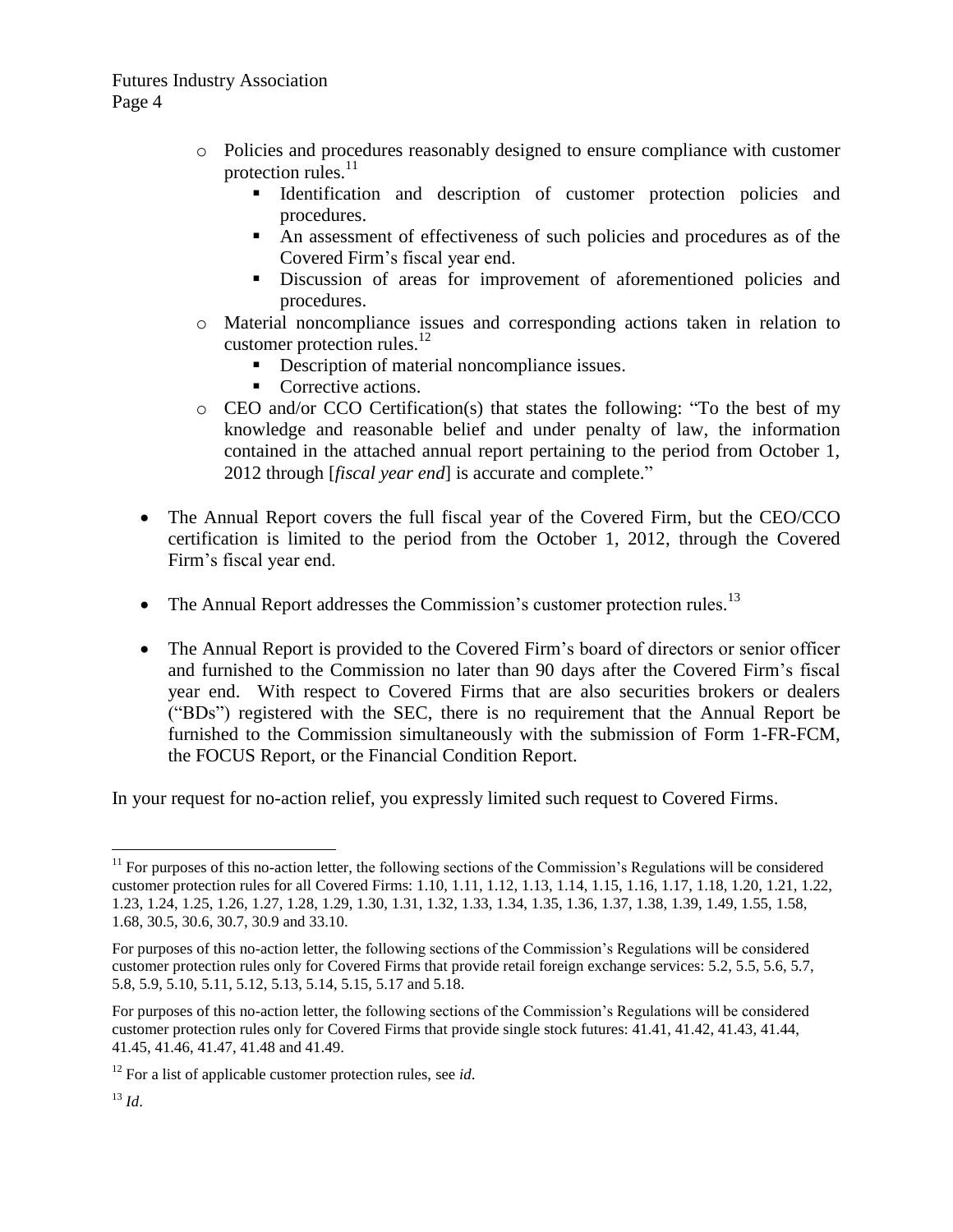In requesting no-action relief, you noted that the CCOs of Covered Firms will have difficulty preparing and furnishing to the Commission an Annual Report that meets the requirements of paragraphs (e) and (f) of Commission Regulation 3.3 within the deadline, because many CCOs will have occupied that position for just a few months prior to the time they will be required to prepare the first Annual Report, given that many Covered Firms had not previously designated a CCO. You also noted that many new requirements for Covered Firms have recently become effective, which will require Covered Firms to expend additional time to develop and test new procedures and controls to comply with such new requirements. Furthermore, you noted that the policies and procedures of Covered Firms will need to change in order to address the possible new mix of products and customers, as well as changes to clearinghouse rulebooks. You also noted operational concerns in connection with the preparation of the Annual Report. Finally, you noted that it would be more appropriate to require CCOs only to certify as to the accuracy and completeness of information pertaining to periods after when they took office.

### **Time-Limited No-Action Relief Granted**

Based on the foregoing and the representations made in your letter requesting no-action relief, the Division believes that granting time-limited no-action relief is warranted. Accordingly, the Division will not recommend that the Commission take an enforcement action against a Covered Firm that submits an Annual Report for the fiscal year that ends on or before March 31, 2013, that fails to satisfy the requirements of Commission Regulation 3.3(e) and (f), if, at a minimum, the following conditions are satisfied with respect to such Annual Report:<sup>14</sup>

- The Annual Report contains the following information:
	- o An introduction and an executive summary that contains:
		- A description of the Covered Firm's business.
		- Identification of the CEO and CCO of the Covered Firm.
		- $\blacksquare$  The time period covered by the Annual Report *(i.e., the full fiscal year of* the Covered Firm).
	- o A review of policies and procedures reasonably designed to ensure compliance with customer protection rules.<sup>15</sup>
		- Identification and description of customer protection policies and procedures.
		- An assessment of effectiveness of such policies and procedures as of the Covered Firm's fiscal year end.
		- Discussion of areas for improvement of aforementioned policies and procedures.
	- o Description of material noncompliance issues and corresponding actions taken, including corrective actions, in relation to customer protection rules.<sup>16</sup>

 $\overline{a}$ 

<sup>&</sup>lt;sup>14</sup> Although the no-action relief was requested only with respect to paragraph (e) of Regulation 3.3, the Division is providing no-action relief covering paragraph (f) of Regulation 3.3 as well.

<sup>15</sup> For a list of applicable customer protection rules, see *supra* note 11.

 $16$  *Id.*